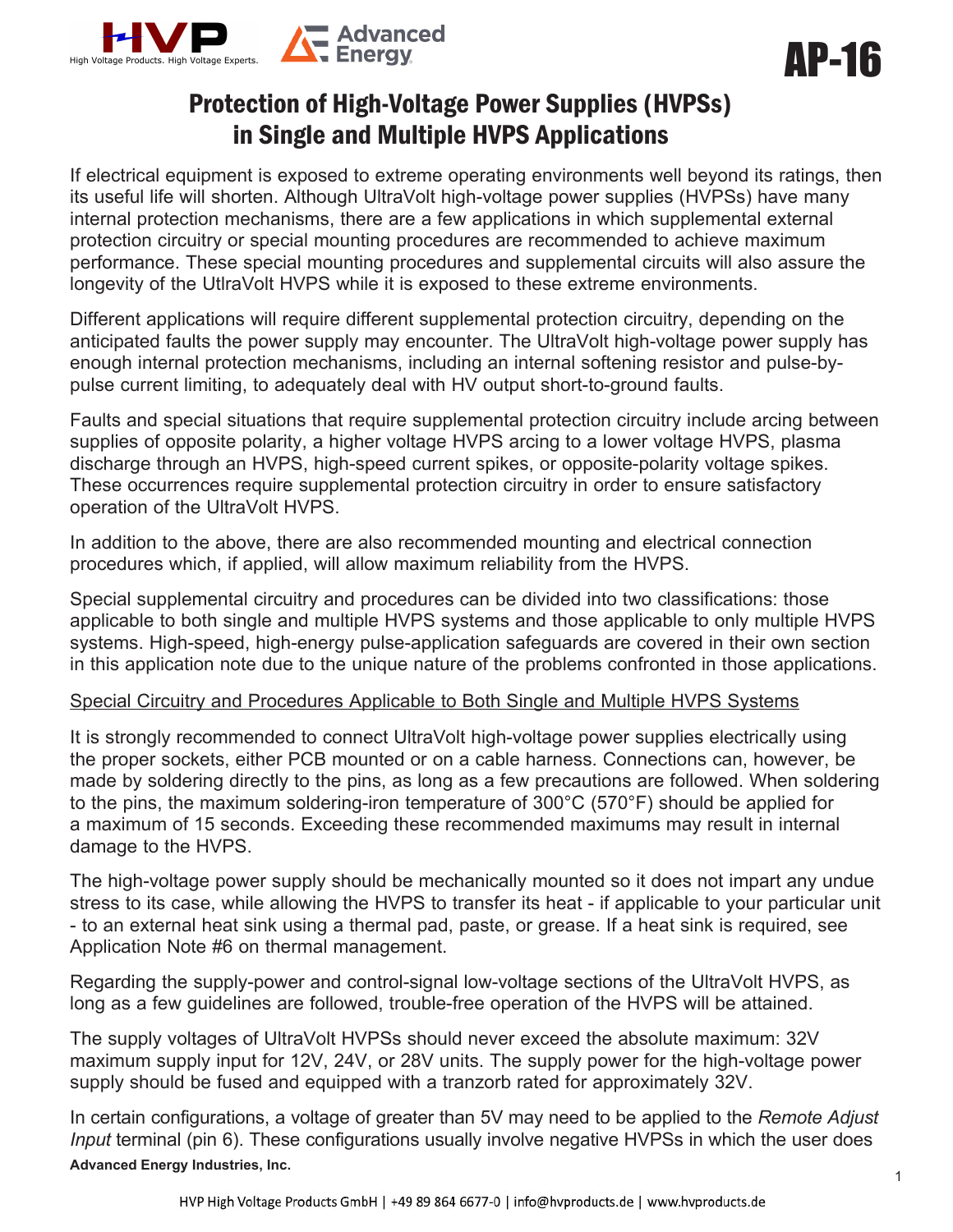not use the internal 5V reference, but still needs to adjust the HVPS's output voltage to 0 volts. In any case, the voltage applied to the *Remote Adjust Input* terminal (pin 6) must not exceed 6 volts for an extended amount of time, since this will cause excessive internal stress to the HVPS.

In no case should the *Remote Adjust Input* terminal (pin 6) be taken to less than -1VDC, since this will damage the high-voltage power supply. In applications where there is a possibility of the remote adjust input going negative, external protection circuitry must be employed to ensure the reliability of the HVPS. This protection circuitry consists of a current-limiting resistor in series and a shunt diode to ground.



The added shunt diode is a standard low forward voltage drop diode (for example, the lowcost 1N4001), and the added resistor is chosen to limit the current (for example, a 1k $\Omega$  resistor would limit a -5V input remote adjust input to 5mA).

A voltage greater than 6V should not be applied to the *5VDC Reference Output*. Should this occur, excessive heating within the HVPS will result.

The signal-return pin must not be allowed to carry a large amount of current, but it can safely carry the return currents for the signal voltages. However, should this pin also carry the supply return current, instead of allowing this current to be safely carried by the *Input Power Ground Return* pin, damage may be done to the HVPS. Although the *Input Power Ground Return* and *Signal Ground Return* are internally connected, the *Signal Ground Return* pin cannot be used as an alternative for the *Input Power Ground Return* pin.

#### Special circuitry and procedures applicable exclusively to multiple HVPS systems

As long as no faults can occur, multiple UltraVolt high-voltage power supplies can reliably form a multiple-voltage power-supply system. For long-term reliability and performance however, it is recommended that multiple HVPS systems have supplemental protection circuitry added to each supply to protect the high-voltage power supplies against normal fault conditions. Since each UltraVolt HVPS is fully short-circuit protected, only interactions between HVPSs of different polarities, or of very different voltages, need to concern the designer.

#### A. Protecting an UltraVolt HVPS from another supply of different polarity

**Advanced Energy Industries, Inc.**  Should two supplies of different polarity arc to each other, each HVPS will try to supply its rated current. If the supplies have different current limits, such as supplies of different power ratings but voltages equal in magnitude, the lesser current capable supply may be forced to sink or source current beyond its capability. This scenario will over-stress the lesser current capable supply, possibly damaging it. However, using a simple reverse-biased diode on the output of the HVPS to ground, the UltraVolt high-voltage power supply can be protected from the damage which would otherwise occur from the output being exposed to an opposite polarity, higher current supply.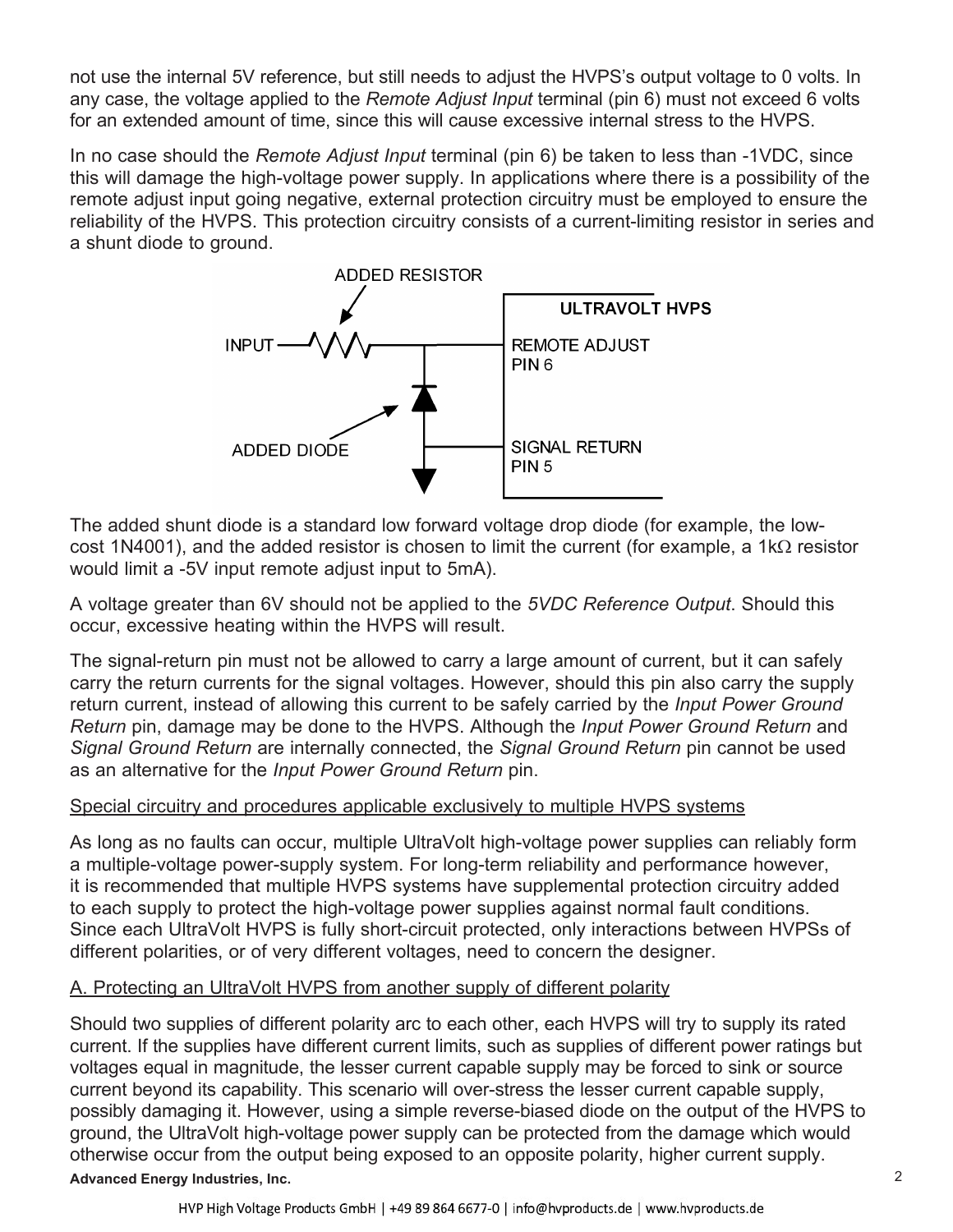

## **An example of a multiple HVPS system, see text for component discussion.**

Referring to the above diagram, the reverse-biased 'Opposite Polarity Protection' diode must have a reverse-breakdown voltage higher than the highest voltage HVPS of the same polarity in the system. This diode must also be able to carry all of the current of the highest current rated opposite polarity supply.

#### B. Protecting an UltraVolt HVPS from another supply of higher voltage

When two supplies of the same polarity but of much different output voltages arc to each other, over-voltage damage can be done to the lower voltage supply. This damage may occur because the output-diode reverse-breakdown voltage rating of the lower voltage supply may not be as high as the output voltage of the higher voltage supply. Potentially, the output diodes of the lower voltage supply could be damaged, causing the HVPS to fail. Although all UltraVolt HVPSs use output diodes that have reverse voltage ratings that are much higher than the voltage rating of the HVPS, they may not handle a high-voltage arc that is many times the voltage rating of the lower voltage supply. This problem is easily solved by adding a high-voltage protection diode to the lower voltage supply.

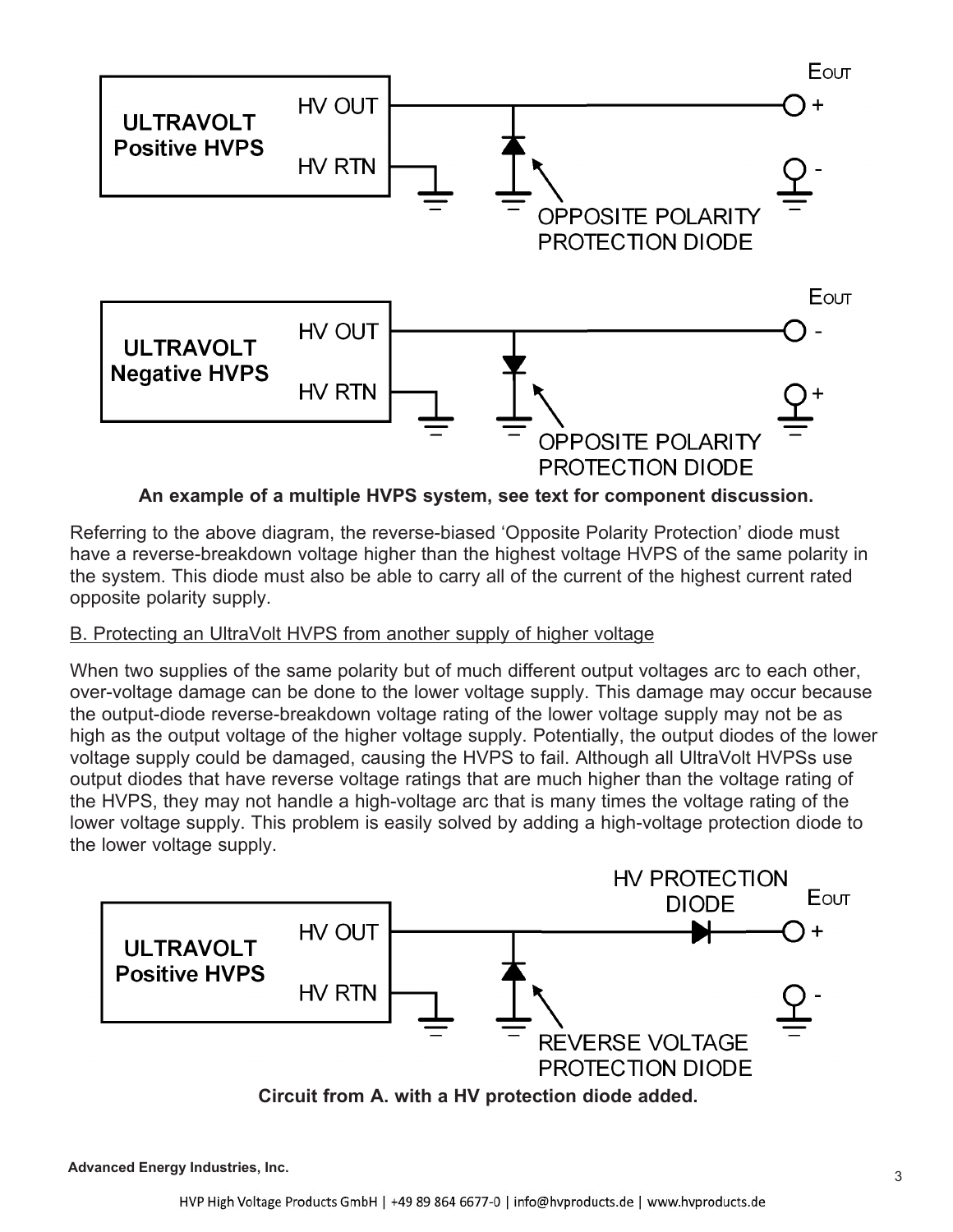Referring to the diagram, protection from a high-voltage arc can be achieved with a single highvoltage diode. This added diode should have an open-air, reverse-voltage breakdown rating equal to the highest voltage HVPS of the same polarity in the system. The current rating of this diode should be the greater of the maximum current that can be drawn from the protected HVPS or the maximum current that can be supplied by any of the oppositely polarized HVPSs in the system. With this HV protection diode in place, an arc from a higher voltage HVPS will not damage the lower voltage HVPS, since the arc will not have sufficient voltage to reverse breakdown the HV protection diode.

Alternately, a spark gap can be used to protect the supply from arcs originating from a higher voltage HVPS. The arc-over point of the spark gap should be slightly higher than the peak voltage of the HVPS being protected.



**HV protection diode replaced with a spark gap.**

The spark gap will also protect against plasma-discharge damage to the HVPS. The spark gap device must be rated to discharge all of the energy of the plasma safely.

# Protecting an UltraVolt HVPS in high-speed, high-energy pulse applications

High-speed, high-energy pulse applications can create very large current spikes, which could potentially harm the power supply unless the proper precautions are taken. High-speed switching, with its fast rise-and-fall times, will create large high-frequency current and voltage spikes which must be attenuated.

Voltage spikes of the opposite polarity to that of the power supply (for example, from inductive effects) can be easily managed with a couple of high-voltage, high-speed, low forward-voltagedrop diodes and a resistor.



**Advanced Energy Industries, Inc.**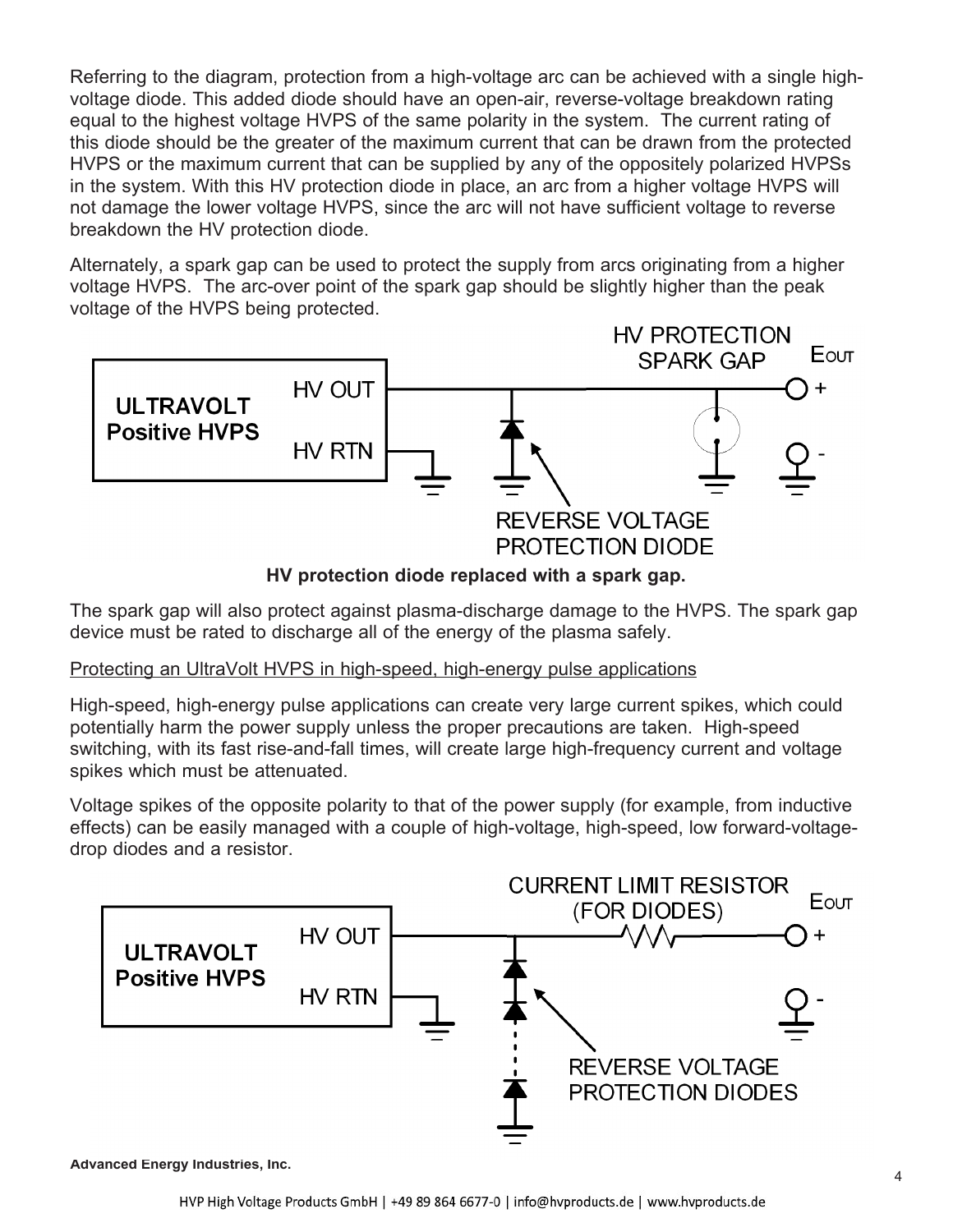A negative high-voltage power supply will simply have the diodes in the above diagram reversed. The diodes here should have fast switching times, less than 100nS (in order to protect the HVPS from quick, opposite-polarity pulses), low forward-voltage drop (for example, 14V), and a high reverse-standoff voltage rating. The reverse-standoff voltage rating of the diodes utilized determines the number of diodes required. For example, a 10kV HVPS will require three 5kV diodes or one 15kV diode. The current limit resistor's value should be chosen to limit the maximum peak current through the diodes, common values normally being in the 1 $\Omega$  to 100 $\Omega$ range (to determine an exact value would require a high-frequency oscilloscope to view the amplitude of the reverse voltage spikes; it is easier to choose the largest resistance value that does not prohibitively degrade HVPS performance, and yet still prevents over-current damage to the diodes).

## Grounding Considerations

Very large current spikes can also be troublesome to high-voltage power supplies. During the initial system configuration and prototyping, voltage levels across external ground connections should be checked and improved (if necessary). It would also be prudent to check the voltage between the *HV Ground Return* and the *Input Power Ground Return* of the HVPS unit. If a noticeable voltage occurs between the *HV Ground Return* and the *Input Power Ground Return*, then an external connection between these pins should be established. As long as the proper precautions are taken, the UltraVolt HVPS will operate under high-speed/high-energy switching applications.

High-voltage-power-supply grounding schemes are critical to assuring proper performance and reliability. Each ground should be connected via a dedicated grounding wire. While all the grounds are common inside the UltraVolt HVPS, in a star-point/single-point ground configuration, it is important to note with high voltage they are never truly "the same." An example is when an HV arc occurs in the system to chassis ground and the HV load has some capacitance. A 1000VDC arc to ground through as little as 1 $\Omega$  of resistance/impedance will result in a peak surge current of 1000 Amps! Another example is the input current causing a voltage drop between the LVPS and the HVPS. A .01 $\Omega$  impedance build-up from wiring, connectors, etc. is not uncommon, nor is the 10mV error it creates on the +12 or +24VDC power ground. This error is of no consequence unless you were to use the same ground for your LV control circuitry, where 5VDC on remote adjust may equal an output of 1000V, so a 10mV error would be amplified to 2VDC on the HV output! UltraVolt has directly addressed the need for these various ground connections. With the UltraVolt models it is important to denote the different functions of the grounds.

# **Input Power Ground Return:**

This ground is for the most **direct connection** between the HVPS input power stage ground and the LVPS powering it. After the most direct connection is made, other connections may be made as required. An acceptable, common "other connection" is to take a multi-output LVPS's common ground to UltraVolt's *Input Power Ground Return*. An unacceptable "common connection" would be taking the ground to the HVPS *HV Ground Return*, typically when the *HV Ground Return* is connected to the chassis. This is never recommended due to the peak current that can be created during HV discharge (see paragraph on the *HV Ground Return*).

# **Signal Ground Return:**

**Advanced Energy Industries, Inc.**  This ground is for the most **direct connection** between the system LV control circuitry and the UltraVolt HVPS controls, such as enable/disable, remote programming,  $I_{out}$  Monitor,  $E_{out}$  Monitor and  $V_{ref.}$  A ground wire separate from the ground wire to the HVPS power return should always